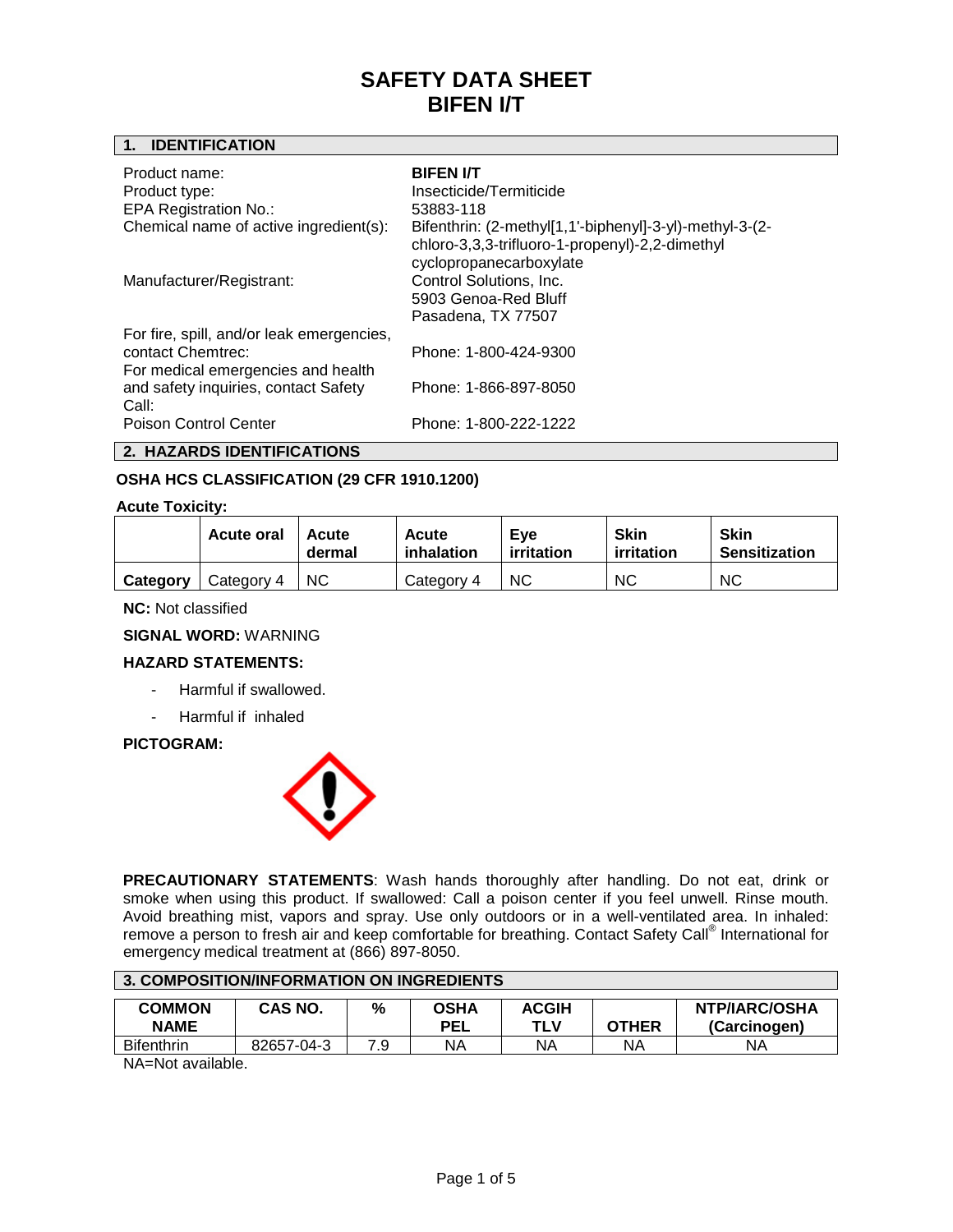## **4. FIRST AID MEASURES**

| <b>FIRST AID</b>                                                                                          |                                                                                 |  |  |  |  |  |  |
|-----------------------------------------------------------------------------------------------------------|---------------------------------------------------------------------------------|--|--|--|--|--|--|
| <b>IF SWALLOWED:</b>                                                                                      | • Call a poison control center or doctor immediately for treatment advice.      |  |  |  |  |  |  |
|                                                                                                           | • Have person sip a glass of water if able to swallow.                          |  |  |  |  |  |  |
|                                                                                                           | • Do not induce vomiting unless told to do so by the poison control center or   |  |  |  |  |  |  |
|                                                                                                           | doctor.                                                                         |  |  |  |  |  |  |
|                                                                                                           | • Do not give anything by mouth to an unconscious person.                       |  |  |  |  |  |  |
| IF INHALED:                                                                                               | • Move person to fresh air.                                                     |  |  |  |  |  |  |
|                                                                                                           | • If person is not breathing, call 911 or an ambulance, then give artificial    |  |  |  |  |  |  |
|                                                                                                           | respiration, preferably by mouth-to-mouth if possible.                          |  |  |  |  |  |  |
|                                                                                                           | • Call a poison control center or doctor for further treatment advice.          |  |  |  |  |  |  |
| IF ON SKIN OR                                                                                             | • Take off contaminated clothing.                                               |  |  |  |  |  |  |
| <b>CLOTHING:</b>                                                                                          | • Rinse skin immediately with plenty of water for 15-20 minutes.                |  |  |  |  |  |  |
|                                                                                                           | • Call a poison control center or doctor for treatment advice.                  |  |  |  |  |  |  |
| IF IN EYES:                                                                                               | • Hold eye open and rinse slowly and gently with water 15-20 minutes.           |  |  |  |  |  |  |
|                                                                                                           | • Remove contact lenses, if present, after the first 5 minutes, then continuing |  |  |  |  |  |  |
|                                                                                                           | rinsing eye.                                                                    |  |  |  |  |  |  |
|                                                                                                           | • Call a poison control center or doctor for treatment advice.                  |  |  |  |  |  |  |
| Have the product container or label with you when calling a poison control center or doctor, or going     |                                                                                 |  |  |  |  |  |  |
| for treatment. You may also contact Poison Control Center 1-800-222-1222.                                 |                                                                                 |  |  |  |  |  |  |
| <b>Note to Physician</b> - This product is a pyrethroid. If large amounts have been ingested, the stomach |                                                                                 |  |  |  |  |  |  |
| and intestine should be eveninged. Treatment is symptomatic and supportive. Digestible fats, oils, or     |                                                                                 |  |  |  |  |  |  |

and intestine should be evacuated. Treatment is symptomatic and supportive. Digestible fats, oils, or alcohol may increase absorption and so should be avoided.

# **5. FIRE FIGHTING MEASURES**

**FLASH POINT:** Will not flash.

**FLAMMABLE LIMITS:** Not applicable

**EXTINGUISHING MEDIA:** Water fog, CO<sub>2</sub>, foam, dry chemical.

**FIRE & EXPLOSION HAZARDS:** Pesticide fires have potential to emit hazardous decomposition products.

**FIRE-FIGHTING PROCEDURES:** Isolate fire area and evacuate downwind. DO NOT breathe gases, smoke or vapors generated. Wear self-contained breathing apparatus and full-protective clothing. **HAZARDOUS DECOMPOSITION PRODUCTS:** May release irritating and toxic gases due to thermal decomposition. Products of decomposition may include  $CO$ ,  $CO<sub>2</sub>$ , hydrogen chloride, and hydrogen fluoride.

# **6. ACCIDENTAL RELEASE MEASURES**

**ABSORBENT MATERIALS AND CONTAINMENT:** Universal absorbent pads, vermiculite, absorbent booms, or clay granules. Do not discharge into municipal wastewater or public storm drains. Eliminate runoff as much as possible.

**WASTE DISPOSAL:** Vacuum or sweep contaminated absorbent material into suitable container. Seal container and dispose of all contaminated waste material in municipal land-fill or through licensed TSDF. Open dumping is prohibited. Not an RCRA hazardous waste.

### **7. HANDLING AND STORAGE**

Do not contaminate water, food, or feed by storage or disposal.

**PRECAUTIONS TO BE TAKEN IN HANDLING:** Do not use or store near heat, open flame or hot surfaces. Carefully open containers and after partial use close container tightly. Avoid contact with skin, eyes or clothing. Avoid breathing spray mist. Wash thoroughly with soap and water after handling. Remove contaminated clothing and wash before reuse.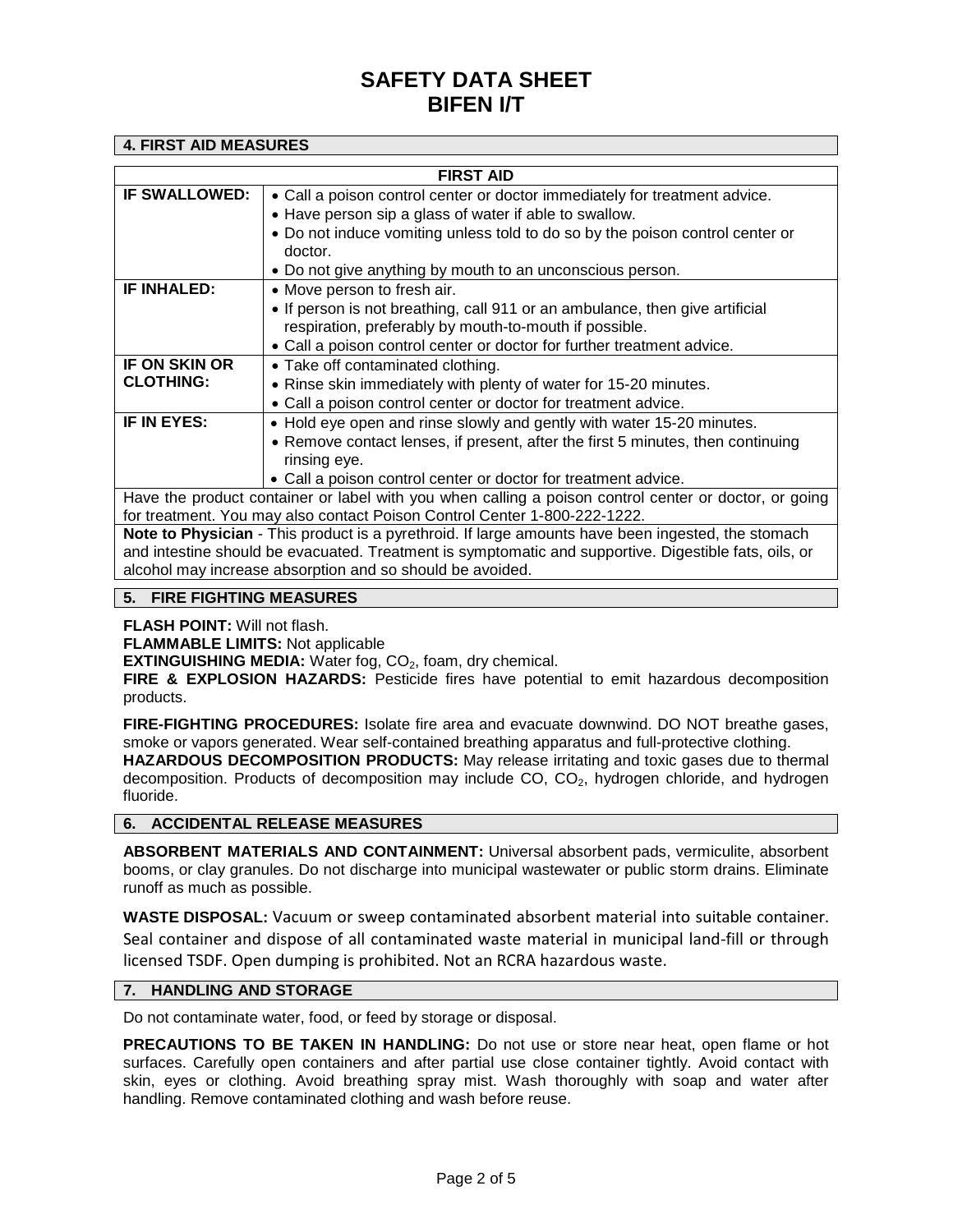**PRECAUTIONS TO BE TAKEN IN STORAGE**: Store upright at room temperature. Avoid exposure to extreme temperatures. Do not store near heat or open flame. Store away from foodstuffs, feed, and children.

**STORAGE TEMPERATURE (MIN/MAX):** Normal ambient temperatures. Avoid exposure to extreme temperatures.

# **8. EXPOSURE CONTROLS/PERSONAL PROTECTION**

**THE FOLLOWING RECOMMENDATIONS FOR EXPOSURE CONTROLS/PERSONAL PROTECTION ARE INTENDED FOR THE MANUFACTURE, FORMULATION, PACKAGING AND USE OF THIS PRODUCT.**

## **FOR COMMERCIAL APPLICATIONS AND/OR ON-FARM APPLICATIONS CONSULT THE PRODUCT LABEL.**

**EYE PROTECTION:** Protective eyewear or chemical safety glasses with side shields or chemical goggles when working in non-ventilated spaces.

**SKIN PROTECTION:** Long-sleeve shirt, long pants, shoes plus socks.

**HAND PROTECTION:** Chemical-resistant gloves.

**RESPIRATOR REQUIREMENTS:** All pesticide handlers must wear a respiratory protection device when working in a non-ventilated space. Use one of the following: NIOSH-approved respirator with an R, P, or HE filter or a NIOSH-approved respirator with an organic vapor (OV) cartridge or canister with any R, P, or HE prefilter.

**VENTILATION:** Whenever possible, adequate ventilation should be used to minimize the need for personal protective equipment.

## **WORK HYGIENIC PRACTICES:**

Clean water should be available to rinse eyes and skin in case of chemical exposure. Wash thoroughly with soap and water after handling and before eating, drinking, chewing gum, or using tobacco. Thoroughly wash the outside of gloves with soap and water prior to removal. Remove and wash contaminated clothing and wash before reuse; use detergent and hot water. Keep and wash separately from other laundry. Leather items (such as watchbands, belts, shoes) that become contaminated should be removed and destroyed.

# **ADDITIONAL PROTECTIVE MEASURES:**

Follow manufacturer's instructions for cleaning/maintaining PPE. If no such instructions for washables, use detergent and hot water. Keep and wash PPE separately from other laundry.

# **USER SAFETY RECOMMENDATIONS:**

### **Users Should:**

- Wash hands before eating, drinking, chewing gum, using tobacco or using the toilet.
- Remove clothing immediately if pesticide gets inside. Then wash thoroughly and put on clean clothing.
- Remove PPE immediately after handling this product. Wash the outside of gloves before removing. As soon as possible, wash thoroughly and change into clean clothing.

**EXPOSURE GUIDELINES:** Refer to Section 3. **ENGINEERING CONTROLS:** Minimize airborne concentrations.

# **9. PHYSICAL AND CHEMICAL PROPERTIES**

**APPEARANCE:** Off white liquid **ODOR:** Mild characteristic **pH:** 5.8-6.2 **FLASH POINT:** Will not flash **SPECIFIC GRAVITY:** 1.037 g/ml **SOLUBILITY IN WATER:** Dispersible **VISCOSITY:** 550-750 cps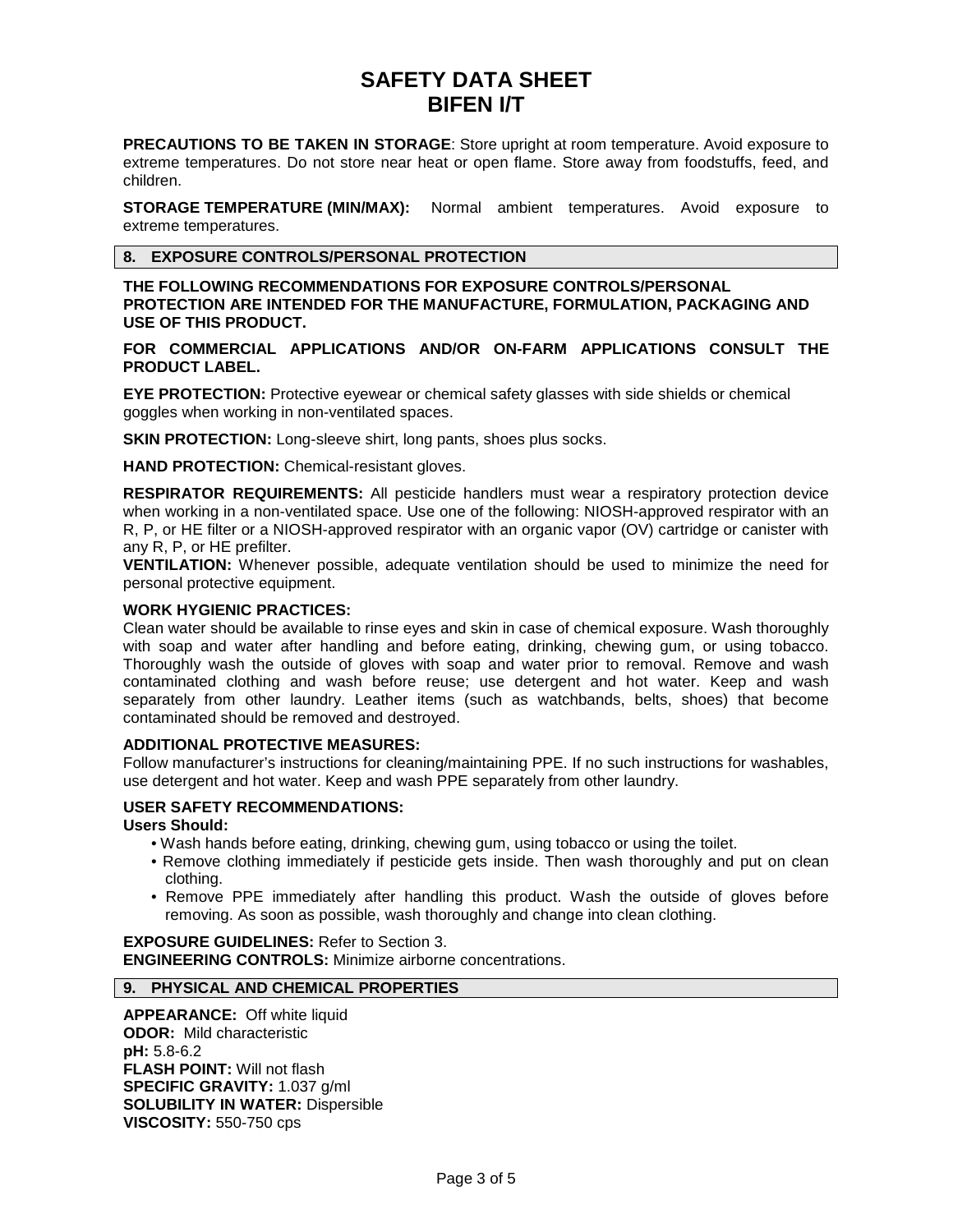# **10. STABILITY AND REACTIVITY**

**STABILITY:** Stable under normal conditions.

**CONDITIONS TO AVOID:** Exposure to extreme temperature.

**HAZARDOUS DECOMPOSITION PRODUCTS:** May release irritating and toxic gases due to thermal decomposition. Products of decomposition may include CO, CO<sub>2</sub>, hydrogen chloride, and hydrogen fluoride.

**HAZARDOUS POLYMERIZATION:** Will not occur.

# **11. TOXICOLOGICAL INFORMATION**

## **ACUTE TOXICITY/IRRITATION STUDIES:**

Acute Oral  $LD_{50}$  (Rat):  $> 632$  mg/kg Acute Dermal LD<sub>50</sub> (Rabbit): >2,000 mg/kg Acute Inhalation  $LC_{50}$  (Rat): >11.58 mg/L/1 hr Eye Irritation: Non-irritating Skin Irritation: Non-irritating Dermal Sensitization: No data available

**POTENTIAL HEALTH EFFECTS:** Effects from overexposure may result from either swallowing, inhaling or coming into contact with the skin or eyes. Symptoms of overexposure include bleeding from the nose, tremors and convulsions. Contact with bifenthrin may occasionally produce skin sensations such as rashes, numbing, burning or tingling. These skin sensations are reversible and usually subside within 12 hours.

## **MUTAGENIC POTENTIAL:**

Bifenthrin: None observed.

## **TERATOGENIC EFFECTS:**

Bifenthrin: None observed.

# **12. ECOLOGICAL INFORMATION**

**ENVIRONMENTAL HAZARDS:** This pesticide is extremely toxic to fish and aquatic invertebrates. Do not apply directly to water, to areas where surface waters present or to intertidal areas below the mean high water mark. Drift and run-off from treated areas may be hazardous to aquatic organisms in neighboring areas. Do not contaminate water when disposing of equipment washwaters. Care should be used when spraying to avoid fish and reptile pets in/around ornamental ponds.

This product is highly toxic to bees exposed to direct treatment or residues on blooming crops or weeds. Do not apply this product or allow to drift to blooming crops if bees are visiting the treatment area.

### **ECOTOXICOLOGICAL INFORMATION:**

### **Aquatic Organisms Effects:**

Rain trout  $LC_{50}$ : 0.00015 mg/L Bluegill  $LC_{50}$ : 0.00035 mg/L Daphnia magna  $EC_{50}$ : 0.0016 µg/L

## **Effects on Birds:**

Mallard Duck LD50 (21-day): 2150 mg/kg Bobwhite quail LD50 (21-day): 1,800 mg/kg

# **13. DISPOSAL CONSIDERATIONS**

**PESTICIDE DISPOSAL:** Pesticide wastes are toxic. Do not contaminate water, food, or feed by storage or disposal. Improper disposal of excess pesticide, spray mixture, or rinsate is a violation of Federal Law. Dispose of excess or waste pesticide by use according to label directions, or contact your State Pesticide or Environmental Control Agency, or the Hazardous Waste representative at the nearest EPA Regional Office for guidance.